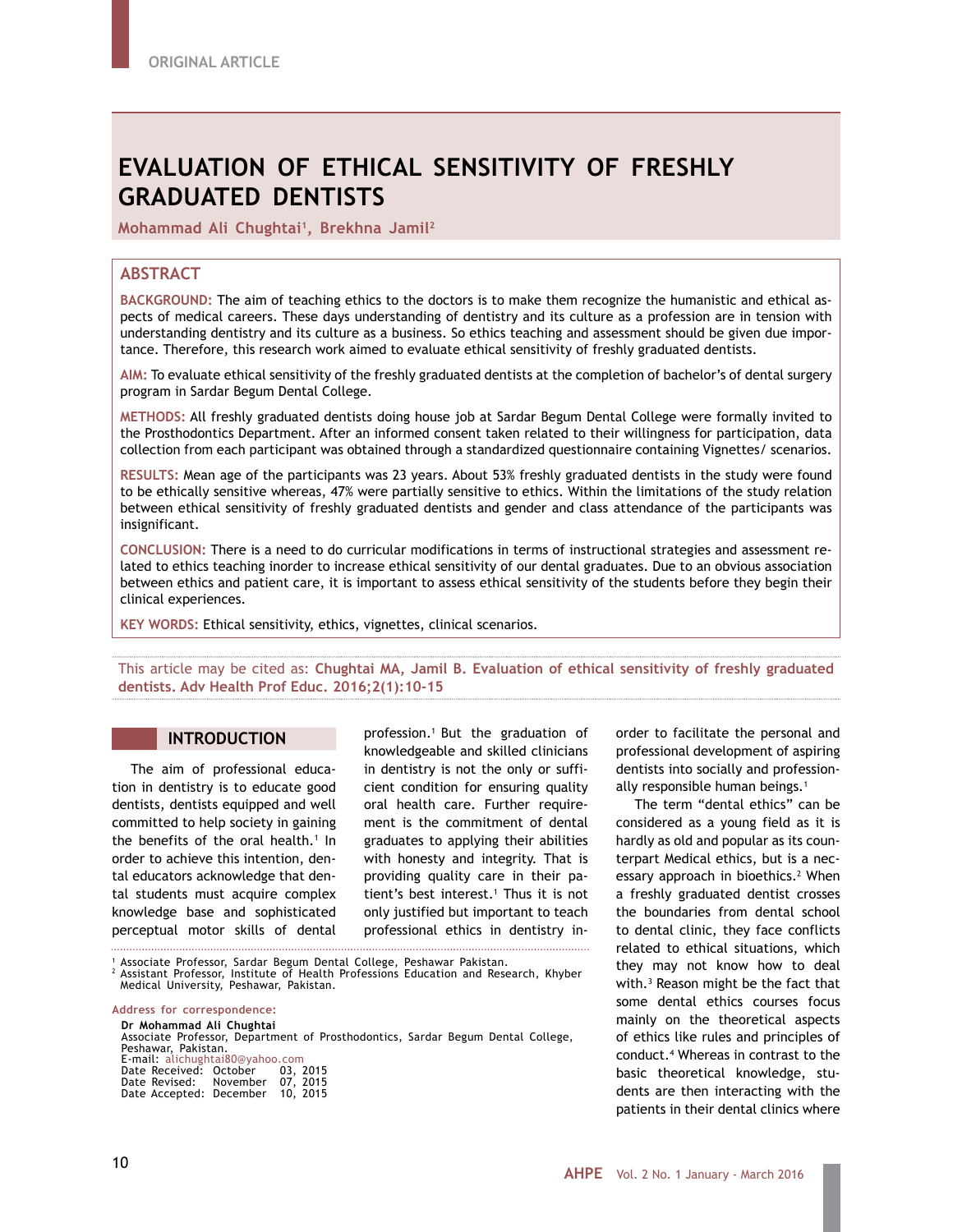ethical dilemmas are usually subtle, and a constant reflection on action is necessary to uncover these dilemmas $4$ 

Over the last few decades' dental educators in different parts of the world have addressed the need for ethics training and examined varied teaching approaches.<sup>5</sup> Today state of the art ethics education has moved from purely didactic lectures to more interactional teaching methods that promote students' introspection and problem solving skills.<sup>5</sup> So as to create a balance between a basic ethical foundation and dental practice relevant to an optimal ethical curriculum in dentistry.5 Many of these approaches are used in combination within courses.5 Like role play and Problem-Based Learning (PBL) are valuable aid to add introspection to our ethics teaching.<sup>6,7</sup> Workshops, small group discussions and case based learning also provides an opportunity to the students to interact, discuss, present and defend their ethical believes.8,9 About 80 % of the U.S dental schools utilize reflective writing exercises as an efficient tool for learning ethical conflicts.10 Portfolios containing reflections and evidences of student learning also provide a scaffold to support ethical professional development overtime as well.<sup>10</sup>

Precise determination of assessing how many medical students have achieved mastery in the ethical domain is still unclear.<sup>11</sup> There are some underlying concepts of ethics, which may well be assessed using standard test formats like multiple choice tests.11 Whereas at the other extreme, one might wish to observe students engaging in ethical decision making in real life situation, which is still very difficult to achieve. An alternative approach to assessing ethical sensitivity and or moral reasoning is to present students with case-based scenarios.<sup>11</sup> And students have to select the best response from among the short list of multiple choice answers (based on expert consensus, current legislation

or standards set by licensing bodies) scores can be given to the responses based in the degree to which they match expert opinion as well as the degree to which the reasoning reflects the balanced considerations.<sup>1</sup>

In order to provide high-quality medical and dental services, standardized quality training programs and quality assurance systems are of paramount importance for better future outcome.<sup>12</sup>

Over the past few years bioethics has become an integral part of medical education worldwide.<sup>13</sup> But despite of being emphasized by Pakistan Medical and Dental Council code of ethics, that it should be taught in medical and dental colleges in Pakistan.13,14 Unfortunately ethics teaching has still not found its way in formal medical and dental curricula.<sup>13</sup> In Pakistan bioethics is being taught as part of Behavioral Science and Community dentistry Curriculum in medical and dental colleges respectively.<sup>15</sup>

Similarly, Ethics teaching to Bachelors of dental surgery students is at the level of  $2<sup>nd</sup>$  year primarily through conventional lectures and the mode of assessment is short answer questions added in the paper of community dentistry. But in real life clinical practice these students once become dentists, patient presented to them with different ethical issues and dilemmas. To solve those issues they need high order thinking.

So there was a need to evaluate whether our conventional teaching of ethics have activated adequate ethical sensitivity in our freshly graduated dentists. This was considered to be helpful to reinforce quality assurance in the curriculum of Sardar Begum Dental College regarding ethics teaching and its practicality. As this study is considered to provide an assessment of learning outcomes related to the ethics instructions provided to the students. So it was not only expected to provide a way to ensure whether our teaching of ethics is achieving desired learning outcomes or not. But also helps

in deriving a mechanism for documenting the ethics knowledge of our dental graduates, setting goals and charting process towards improving learning outcomes. Ethical sensitivity is considered to be an emerging concept with potential utility in research and practice.<sup>16</sup> And the use of vignettes/scenarios may be one feasible method to show differences between medical students in the way they identify the ethical issues.17 Also vignettes/scenarios are best suited in capturing the cognitive ability to recognize an ethical issue.<sup>17</sup> As such research work never was done in our country, so it helped in identifying ethical sensitivity of our freshly graduated dentists after being taught through conventional way of teaching.

# **METHODS**

This cross sectional descriptive study was designed to evaluate ethical sensitivity of the freshly graduated dentists at the completion of bachelor's of dental surgery program in Sardar Begum Dental College. House officers who worked for at least three months in the clinical departments of Sardar Begum Dental College and hospital were formally invited to join the study through convenience sampling technique.

Data collection instrument was a pre validated scenarios based questionnaire named Dental Ethical Sensitivity Scale (DESS), having nine scenarios related to three domains of ethics i.e. Autonomy, Beneficence and confidentiality. DESS is having Content Validity Index 0.8. Test Retest Reliability of Dental Ethical Sensitivity Scale was 0.7 and Internal Consistency as measured by Cronbach Alpha to be 0.63. Values of Internal consistency within range of  $0.6 \le \alpha$ 0.7 are considered acceptable.<sup>18</sup>

These vignettes/scenarios designed to address the core issues of Autonomy, Beneficence and confidentiality/privacy, as highlighted in the Pakistan Medical and Dental Council (PMDC) curriculum. Each vignettes/scenario (in questionnaire)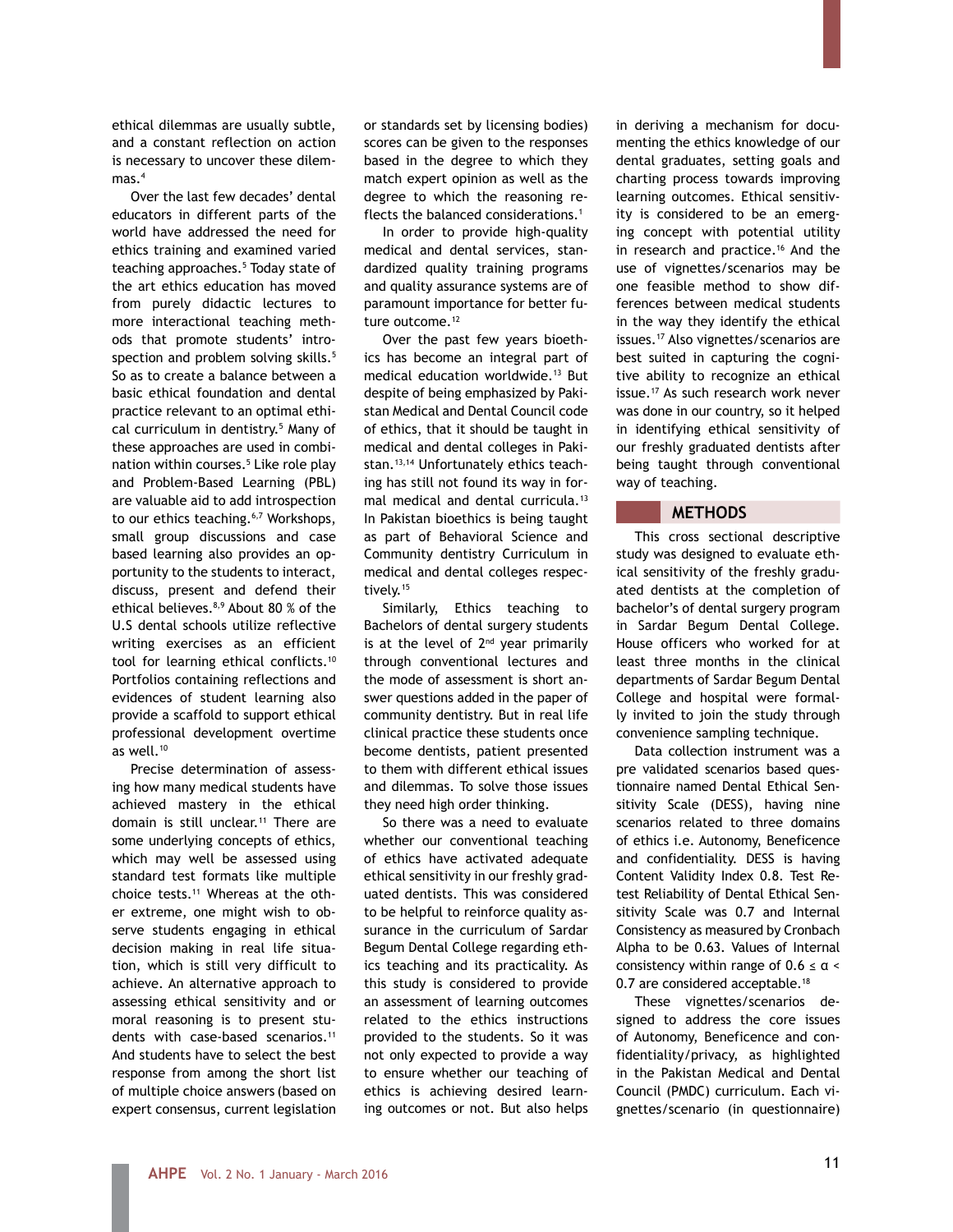has three most probable outcomes with one best option. We scored the responses of each scenario/vignettes as 2 to the best probable option, 1 to the second to best probable option and 0 to the wrong option. So maximum score was 18 and lowest score was 0.

The questionnaire was pilot tested on four subjects to streamline all the procedure. It went through minor modifications, based on the feedback from the pilot study. Sample subjects from pilot testing were eliminated from the study.

We classified our sample on the basis of percent passing score identified through Angoff's Method related to DESS, which is 83%. As total score in our study was 18, so 15 was the 83% of total score. And score 9 was the 50% of the total score. So, through joint consensus we came to the point to consider:

Ethically Sensitive: To those dentists, who scored 15 or above out of 18.

Partially sensitive: To those who scored 10-14 out of total score.

Insensitive: To those who scored 9 or less than out of total score.

Inorder to enhance credibility of the study it was presented in the 14<sup>th</sup> meeting of Advanced Studies & Research Board (ASRB) of Khyber Medical University. After approval from Advanced Studies and Research Board, proposal was submitted before Ethics and Research Board of Khyber Medical University to get it approved. As study population was freshly graduated Dentists of Sardar Begum dental college and Hospital Peshawar, so approval from the administration of Sardar begum Dental College has also been taken.

For study conduction house officers were formally invited to join research (who fulfills the inclusion/ exclusion criteria Table 1) after explaining the study objectives and duration. They were given assurance for maintaining confidentiality of their personal data and other information. After an informed consent been taken both verbally and in writing through consent form related to

their willingness for, data from each participant was obtained through a standardized questionnaire. While filling up the questionnaire author has ensured the optimum environment for work. Data was collected in the early morning hours i.e. between 9am-10am, when house officer's minds are expected to be fresh. Each participant was given 20 minutes to fill the questionnaire. During this time they were not allowed to talk / discuss the issues among each other, only if any query appeared, research investigator was available to clear it to the participant.

Data was analyzed using the Statistical Package for Social Sciences (SPSS) version 16.0. Descriptive statistics were used in the form of mean, standard deviation and minimum, maximum for quantitative data (i.e. age, ethical sensitivity score/level). While frequencies and percentages were found out for qualitative data (like gender and class attendance). Chi square test was applied to find out association between ethical sensitivity score/ level and gender. But more than two cells were having cell count less than five so, Fishers Exact test was used to found out association between ethical sensitivity score/level and class attendance.

### **RESULTS**

Mean age of the participants was 23 years with range of 4. Total number of male participants in the study were 14 (28.6%) compared to 35 (71.5%) females.

Total score for ethical sensitivity was 18 with a mean score of 14.31.

Maximum score achieved by the students was 18 while minimum score was 10. On the basis of ethical sensitivity score we classified 53% freshly graduated dentists as ethically sensitive compared to 47% partially sensitive to ethics. But there was no participant in ethically insensitive category (Table 2).

Total number of male dentists participated in the study was 14 (28.6%) while 35(71.5%) were females. Among the male participants group about 5(35.7%) were ethically sensitive and 9(64.3%) were partially sensitive to ethics. Whereas among the female participant group 21(60%) were ethically sensitive and 14(40%) were partially sensitive to ethics. The overall association between the gender and ethical sensitivity score was insignificant (Table 3).

The mean attendance during class lectures of the participants was 86.3% (Table 4). Among the total participants 8(16.4%) were having attendance between 51-75%, while 44.1(83.7%) participants were having attendance between 76-100%. Among the first group of having attendance /learning regularity between 51-75% about 4(50%) were ethically sensitive and 4(50%) were partially sensitive to ethics. In the other group having attendance between 76-100% 22(53.6%) were ethically sensitive while 19(46.3%) were partially sensitive to ethics. But the association between ethical sensitivity score and the students learning regularity in terms of attendance was insignificant according to Fisher's exact test (Table 5).

| TABLE 1: SHOWING INCLUSION/ EXCLUSION CRITERIA FOR THE SAMPLE<br><b>SELECTION IN THE STUDY</b> |                                                                                                                                                                                                                                                                                       |  |  |  |  |
|------------------------------------------------------------------------------------------------|---------------------------------------------------------------------------------------------------------------------------------------------------------------------------------------------------------------------------------------------------------------------------------------|--|--|--|--|
| Inclusion criteria                                                                             | • House officers who joined Sardar begum Dental College either<br>at 1st year or at start of 2nd year and studied ethics in this<br>institute.<br>• House officers who worked at least for 3 months in clinical at<br>Sardar Begum Dental College/ hospital Peshawar.                 |  |  |  |  |
| Exclusion critreria                                                                            | • House officers who were not willing to fill consent form or<br>refuse to join the study themselves.<br>• House officers whose class attendance in community dentistry<br>in 2nd year was less than 50% were also excluded from the<br>study (in order to reduce bias in the study). |  |  |  |  |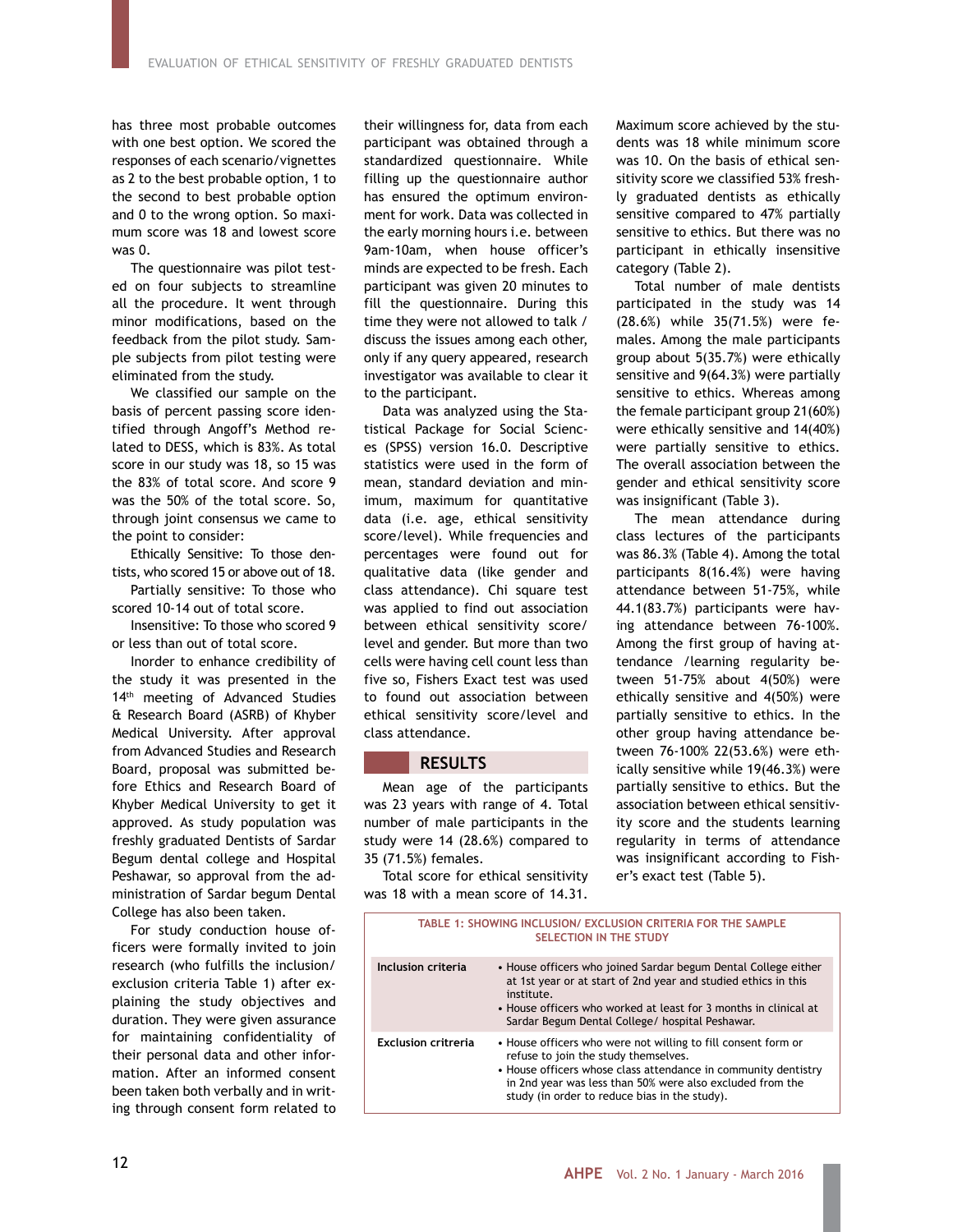| TABLE 2: MEAN, MINIMUM, MAXIMUM, STANDARD DEVIATION, NUMBER OF ETHICALLY SENSITIVE AND<br>PARTIALLY SENSITIVE DENTISTS TO ETHICS, IN THE STUDY |                        |                              |                              |        |       |                                           |                                     |                              |
|------------------------------------------------------------------------------------------------------------------------------------------------|------------------------|------------------------------|------------------------------|--------|-------|-------------------------------------------|-------------------------------------|------------------------------|
| <b>Total ethical</b><br>sensitivity<br>score                                                                                                   | Mean score<br>achieved | Minimum<br>Score<br>achieved | Maximum<br>score<br>achieved | St.Dev | Range | <b>Ethically</b><br>sensitive<br>subjects | Partially<br>sensitive to<br>ethics | <b>Total Num-</b><br>ber (N) |
| 18                                                                                                                                             | 14.31                  | 10                           | 18                           | 2.11   | 8     | 26(53%)                                   | 23(47%)                             | 49                           |

| TABLE 3: ASSOCIATION OF GENDER WITH ETHICALLY SENSITIVE AND SUBJECTS PARTIALLY SENSITIVE TO ETHICS IN THE STUDY |                                        |                                  |                                                            |         |    |  |
|-----------------------------------------------------------------------------------------------------------------|----------------------------------------|----------------------------------|------------------------------------------------------------|---------|----|--|
| Gender                                                                                                          | <b>Ethically sensitive</b><br>subjects | Partially sensitive<br>to ethics | Total No within the<br>gender groups of<br>the participant | p-value | Df |  |
| Male                                                                                                            | 5(35.7%)                               | 9(64.3%)                         | 14(100%)                                                   | 0.12    |    |  |
| Female                                                                                                          | $21(60.0\%)$                           | $14(40.0\%)$                     | 35(100%)                                                   |         |    |  |

#### **TABLE 4: MEAN MINIMUM, MAXIMUM, STANDARD DEVIATION OF CLASS ATTENDANCE/ LEARNING REGULARITY OF THE PARTICIPANTS IN THE STUDY**

| Mean attendance/<br>Student regularity | Minimum atten-<br>dance /student<br>regularity | Maximum atten-<br>dance /Student<br>regularity | Range | St.dev | <b>Total</b> |
|----------------------------------------|------------------------------------------------|------------------------------------------------|-------|--------|--------------|
| 86.3%                                  | 57%                                            | 98.9%                                          |       | 10.05  | 100%         |

#### **TABLE 5: ASSOCIATION OF CLASS ATTENDANCE/ LEARNING REGULARITY WITH SUBJECTS ETHICALLY SENSITIVE AND PARTIALLY SENSITIVE TO ETHICS IN THE STUDY**

| Attendance groups                                | <b>Ethically sensitive</b><br>subjects | Partially sensitive<br>to ethics | Total No within the<br>attendance group<br>of participants | p-value | Df |
|--------------------------------------------------|----------------------------------------|----------------------------------|------------------------------------------------------------|---------|----|
| Subjects having<br>attendance between<br>51-75%  | 4(50%)                                 | 4(50%)                           | $8(100\%)$                                                 | 1.00    |    |
| Subjects having<br>attendance between<br>76-100% | 22(53.6%)                              | 19(46.3%)                        | 41(100%)                                                   |         |    |

# **DISCUSSION**

Ethical sensitivity is considered to be a concept with potential utility in research and practice.14 There was immense need to evaluate whether our conventional teaching of ethics have activated adequate ethical sensitivity in our freshly graduated dentists, because such work never been done in our country before. So this was also considered helpful to reinforce quality assurance in the curriculum of Sardar Begum Dental College regarding ethics teaching and its practicality.

Mean age of the participants was 23.3 years with a range of 4 because

these participants were belonging to the same academic session. About 53% dentists in this study were found to be ethically sensitive whereas, 47% were partially sensitive to ethics. But there was no dentist in ethically insensitive category. Freshly graduated dentists having partial sensitivity to ethics shows some controversies regarding our conventional teaching of ethics to the dental students.

Most probable reason for this high number of partial ethical sensitivity might be that there is neither any stand alone ethics course nor any systematic attempt been taken throughout the rest of years to reinforce ethics teachings beyond 2<sup>nd</sup> professional year. A curriculum renewal may help address this by introducing and integrating ethical training throughout four years of dental education. Our study results are in partial disagreement to those of Hebert et al, who also used vignettes based tool to evaluate ethical sensitivity of medical students in the University of Toronto. He claimed that sensitivity increases between 1<sup>st</sup> and 2<sup>nd</sup> professional years, because of ethics being recently taught.<sup>19</sup> But decreases throughout rest of the undergraduate years of medical education and sensitivity score of 4<sup>th</sup> year was even less than those entering medical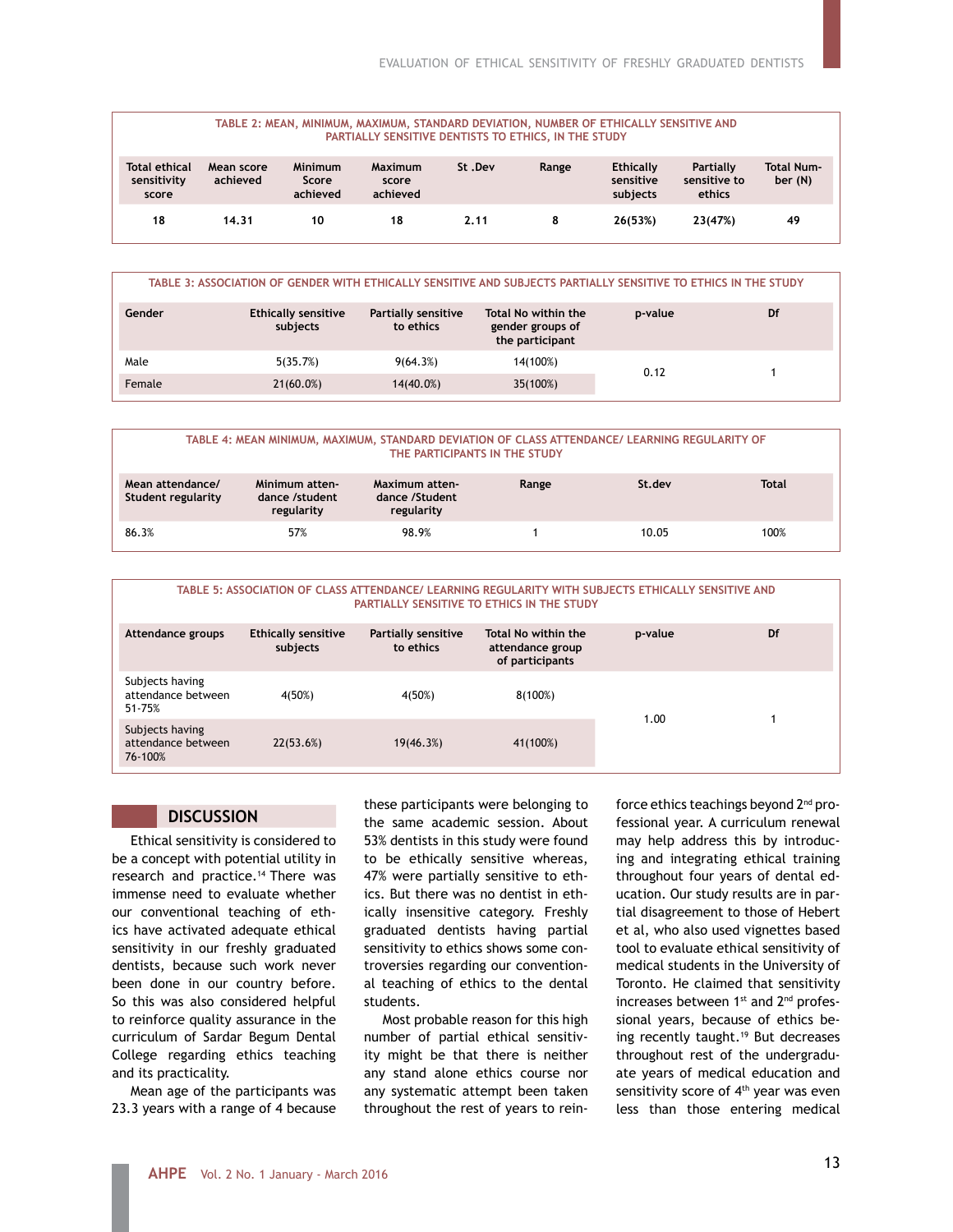school.<sup>19</sup> Reason for this disagreement might be that in contrast to Hebert et al we have tested the ethical sensitivity only at the level of House job/ Internship whereas he studied and compared at different levels of Medical education.19 But in overall our study shows a very minimal increase in ethically sensitive dentists i.e. only 6% as compared to dentists partially sensitive to ethical issues. Another study done by Sulmasy et al. also supports our findings who found that house officer's knowledge of ethics declined with postgraduate years.20 Even the ethical competence of medical learners whether under or postgraduate will tend to decline.20 So medical educators interested in cultivating the ethical sensitivity of medical trainees must learn how to correct this.<sup>19</sup> Another study conducted by Langille and colleagues is also in partial agreement to our study results. He used Dental Values Scale to determine relationship between practitioners and dental students and found out that first year students were higher in many professional values as compared to practitioners.18

Reason for the 53% ethically sensitive dentists in our study might be because our conventional teaching of ethics is a sort of opportunistic teaching. So, it is showing half response in terms of ethical sensitivity rather than 100% in the dental graduates. This can also be further elaborated by recently conducted study by Shehla Tahir and colleagues regarding perceptions of ethical issues encountered in undergraduate medical and dental education in Pakistan.<sup>15</sup> They identified a great number of differences in the knowledge and attitudes of Pakistani Doctors in medical ethics.<sup>15</sup> This is because in Pakistan existing didactic ethics teaching and assessment system has failed to inculcate ethical values in the students. They further claimed that even in areas where a satisfactory knowledge was recognized in her study among the participants, it cannot be assumed that it was due

to curriculum coverage. Rather it might be due to some cultural osmosis, peer learning and media effects that had transgressed in the minds of the students.<sup>15</sup> Therefore gaps in their knowledge and attitude could be ascribed to the deficiencies in curriculum.15

We found insignificant relation between gender and ethical sensitivity score; reason might be more the number of females (71.5%) compared to male (28.6%) participants in this study. But our results are in agreement to those of Hebert et al, vignettes based ethical sensitivity evaluation at University of Toronto.<sup>19</sup> He also found insignificant relation between gender and ethical sensitivity.19 Another study done by Self and colleagues about the effect of teaching medical ethics on medical students' moral reasoning also support our findings.21 Our results are in agreement too to those of Berseth and Durand who also found insignificant relation between gender and moral decision making.22

We studied relation of students lecture attendance which infact is considered to be student participation or willingness to learn, with the ethical sensitivity in two groups i.e. those having attendance between 51-75% and other between 76-100%. But amazingly we found highly insignificant results which show that our conventional (didactic lecture based) ethics teaching has insignificant effect on student's ethical sensitivity. Reason might be as Petterson highlighted through his study that hiding of ethics within other courses may result in students perceiving ethics as unimportant.<sup>23</sup> For this reason, more intensive approaches to ethics teaching should be advocated.23 Another reason for this insignificant relation between ethical sensitivity and frequency of attending lectures by the students may be that occasional lectures about ethics patched with the subject of community dentistry throughout a year may lead to our dental student's perception about it as unimportant.

Our study results are in agreement to those of Sulmasy et al. who assessed relative effects of two methods for ethics teaching i.e. lecturing and case-study discussions. They found out that the case study method was significantly more effective than the lecture method in increasing student's level of moral reasoning.24 So today state of the art ethics education has moved from purely didactic lectures to more interactional teaching methods that promote students introspection and problem solving skills.5 In the light of our study results we can predict that our conventional lecture based teaching of ethics makes no significant difference between dental students who have attended half of the lectures compared to those whose attendance was more towards 100 percent. So we need to move from conventional didactic lecturing towards other latest approaches for ethics teaching like case based discussion, Role playing and Problem based learning inorder to increase ethically sensitive dentists.

Like other domains of clinical competence, ethics can be evaluated in three areas i.e. knowledge, attitudes and behavior. But in this study through the use of vignettes we are addressing only a portion of cognitive component of ethics, because present teaching system focuses only the cognitive type of knowledge through didactic lectures. So in future follow up studies we hope to elaborate this vexing domain of assessing ethical sensitivity to the level of attitude and behavioral evaluation

# **CONCLUSION**

About 53% dentists in the study were found to be ethically sensitive whereas, 47% dentists were partially sensitive to ethics. Within the limitations of the study relation between ethical sensitivity of freshly graduated dentists and gender of the participants was insignificant. Insignificant relation was also found between students attendance/ regularity during